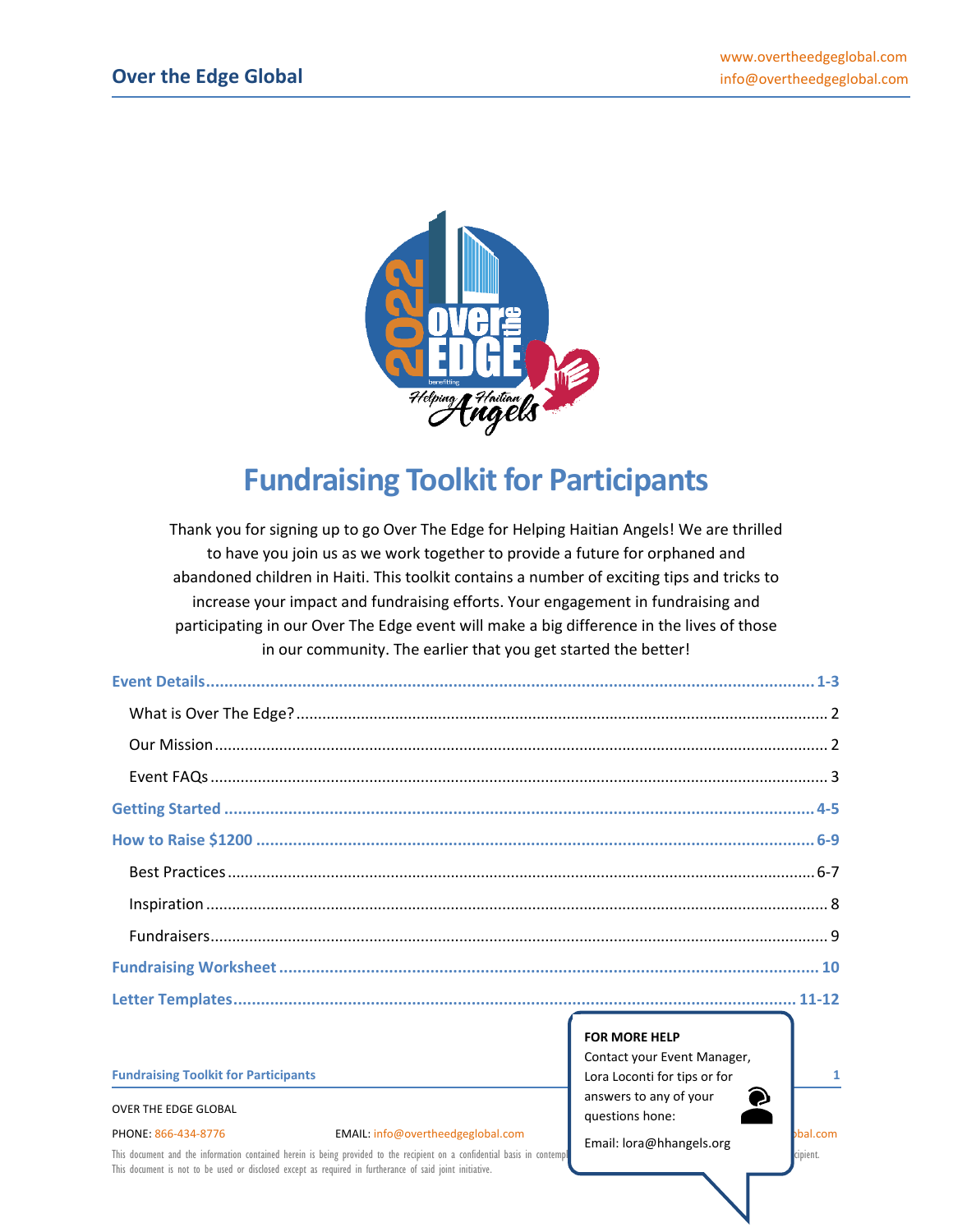[www.overtheedgeglobal.com](http://www.overtheedgeglobal.com/) info@overtheedgeglobal.com

# **Event Details**

### **WHAT IS OVER THE EDGE?**

Over The Edge is a special events company that provides signature events for non-profit organizations anywhere in North America and is currently expanding globally! Business leaders, individuals, and community members are invited to raise donations in exchange for the experience of going Over The Edge of a local building. Over The Edge has raised over \$70 million for non-profits worldwide.

### **OUR MISSION**

Helping Haitian Angels is a growing 501(c)3 non-profit organization started in 2008 in Haymarket, Virginia, to support the complete care of orphaned and abandoned children at the Kay Anj d'Ayiti (Angel House of Haiti) in Dekle, Haiti. Our mission follows the Biblical directive to rescue vulnerable children by providing family-style loving care and sustainable solutions that fight against Haiti's child abandonment crisis. Out of 757 orphanages operating in Haiti, Helping Haitian Angels is one of only 35 to be awarded a Green Compliance Rating by the Institut de Bien-Etre Social et de Recherches (IBESR), the social services agency of Haiti. Helping Haitian Angels loves, honors, and raises future leaders who will promote a more just society in Haiti through programs that equip Haitians to become the authors of their own development. Your support is critical to maintaining and expanding our impact on the lives of those most vulnerable. We need YOU and are so thankful for your courage in embarking on this journey Over The Edge with us.

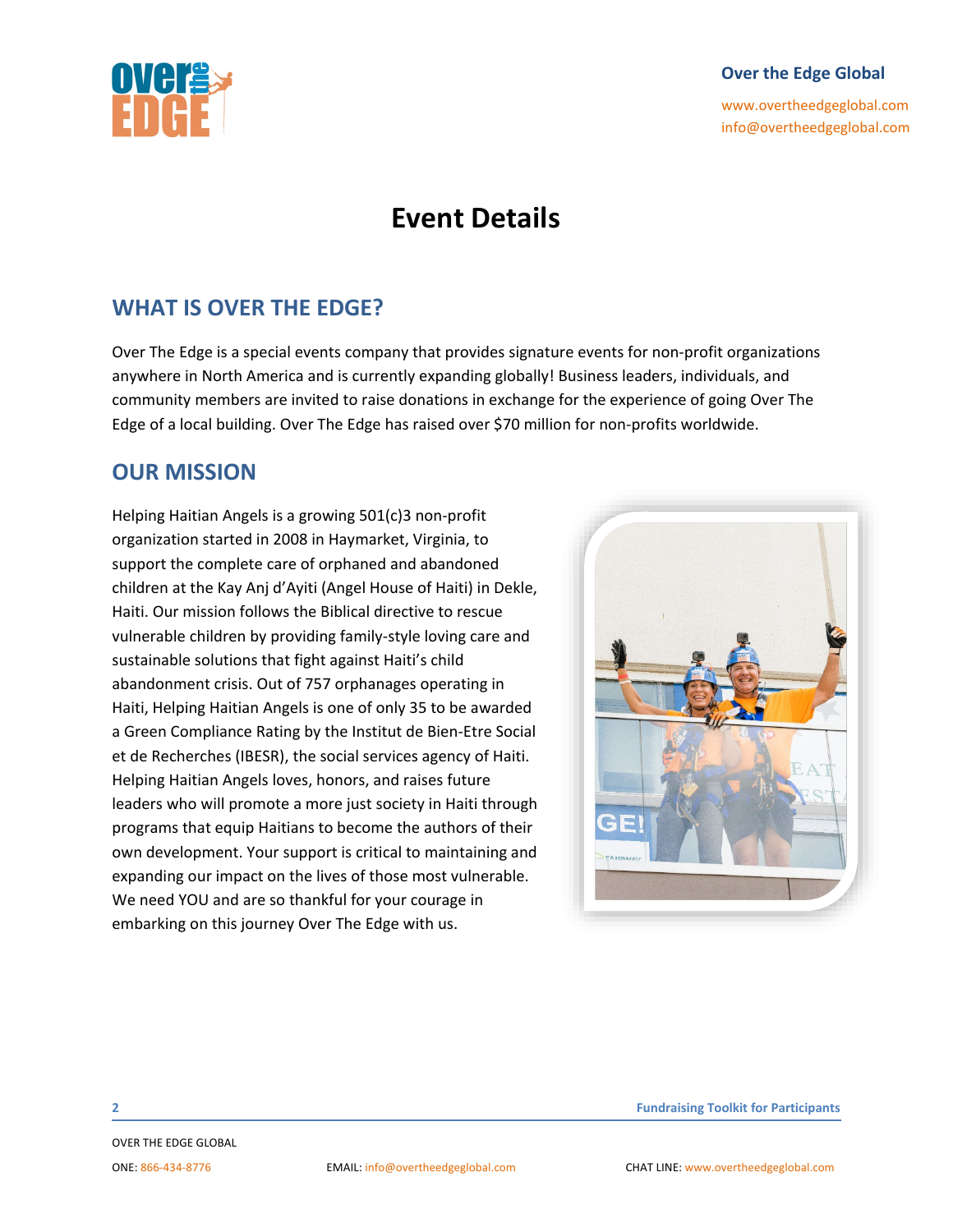

[www.overtheedgeglobal.com](http://www.overtheedgeglobal.com/) info@overtheedgeglobal.com

### **EVENT FAQS**

| Minimum Age Requirement                      | Anyone can participate in an Over The Edge<br>event. People in their 80s and 90s rappel! The<br>only restriction is that anyone under the age of<br>18 requires a parent or guardian signature on the<br>legal waiver.                                                                                                                                                                                                                               |
|----------------------------------------------|------------------------------------------------------------------------------------------------------------------------------------------------------------------------------------------------------------------------------------------------------------------------------------------------------------------------------------------------------------------------------------------------------------------------------------------------------|
| Weight Requirement                           | Over The Edge's equipment safety standards<br>require that people must be between 100 and<br>300 lbs. in order to safely rappel.                                                                                                                                                                                                                                                                                                                     |
| Do I need to have experience to participate? | Not at all! I've included a document provided by<br>Over The Edge on what to expect on event day!<br>This document will tell you everything you need<br>to know about the process from registration to<br>the roof and back down again!                                                                                                                                                                                                              |
| <b>Fundraising Minimum</b>                   | \$1250                                                                                                                                                                                                                                                                                                                                                                                                                                               |
| Number of rappel spots open                  | 110                                                                                                                                                                                                                                                                                                                                                                                                                                                  |
| How many Stories will you be rappelling      | 14                                                                                                                                                                                                                                                                                                                                                                                                                                                   |
| <b>Fundraising Deadline</b>                  | August 15, 2022                                                                                                                                                                                                                                                                                                                                                                                                                                      |
| What should I wear to the event?             | Dress comfortably! Do not wear overly loose or<br>baggy clothing or clothing with long drawstrings.<br>Wear soft-soled, close-toed shoes or sneakers.                                                                                                                                                                                                                                                                                                |
| Can I wear a costume?                        | Costumes are allowed but are subject to the<br>same limitations as baggy clothing. Every<br>attempt will be made to fit costumes around<br>harnesses and helmets safely. As with shorts, it is<br>ultimately the decision of the Site Safety<br>Supervisor. Stringy, loose, or excessive costumes<br>must be avoided. Headpieces that will not<br>accommodate a helmet, obscure the vision, or<br>are notably large or heavy will rarely be allowed. |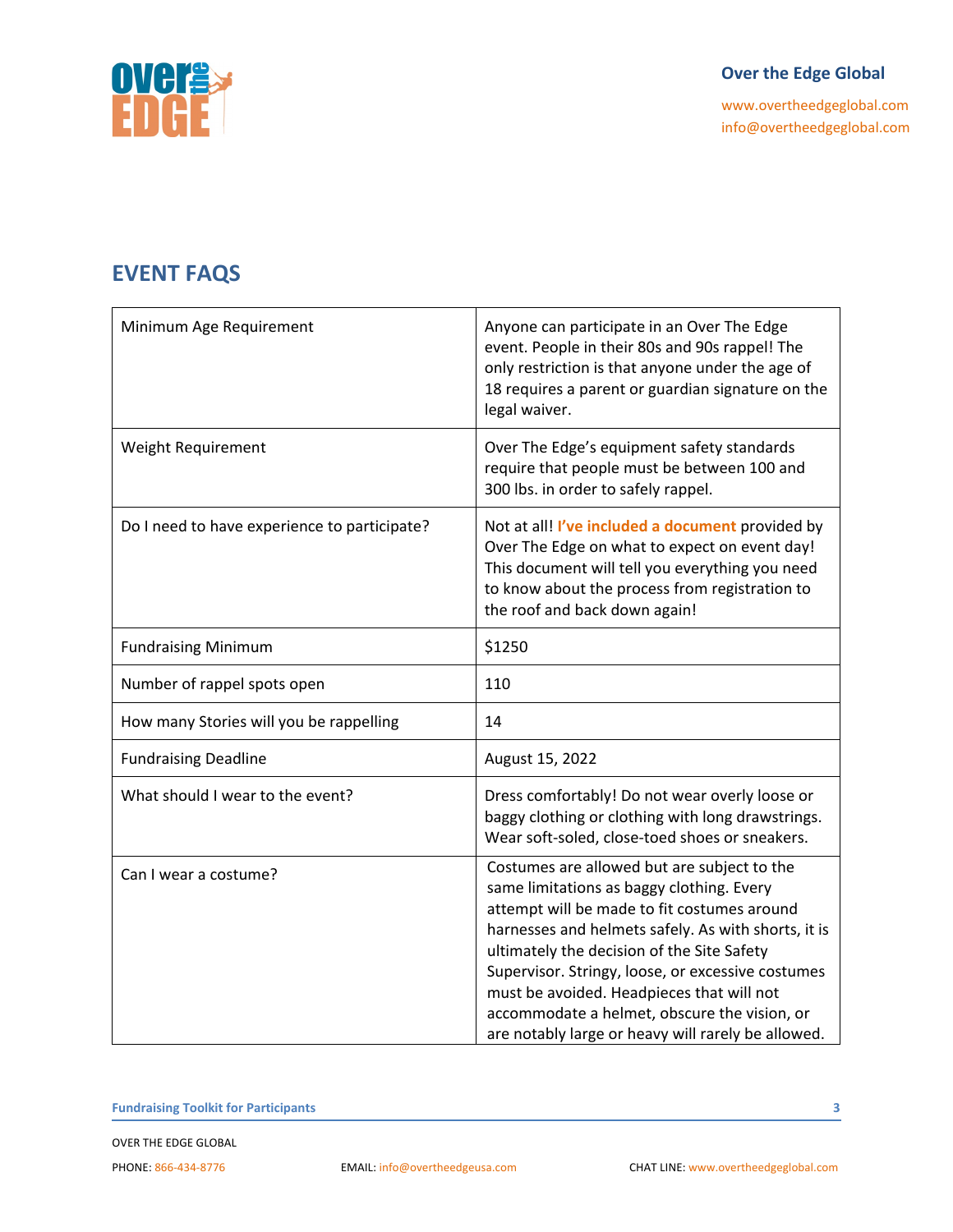



### **GETTING STARTED**

#### **Fundraising Made Easy!**

*Maximize your impact and invite your community to join your efforts.*

- Step 1- Sign up! Visit our Over The Edge event page at <https://www.helpinghaitianangels.org/over-the-edge/>
	- a. You will need to register for the event on our website. A \$50 registration fee will count towards your \$1250 fundraising goal. After registering, you will need to create a fundraising page. Take advantage of this opportunity to personalize your page by uploading a picture, setting your fundraising goal, and including a message about why you are participating!
- Step 2- Ask!
	- a. The number one reason that people give is that they are asked. Don't be shy about telling everyone you know that you are participating in Over The Edge for Helping Haitian Angels. Don't forget to go to places you spend money, like your hair salon, favorite restaurant, or gym.

#### *Beat the Average*

*Use this fun and easy plan to raise over half of your fundraising goal in only 6 weeks:* 

| When?  | Who To Ask?                                                 | <b>Watch Your Total Grow!</b> |
|--------|-------------------------------------------------------------|-------------------------------|
|        | <b>Registration Fee</b>                                     | \$50                          |
| Week 1 | Use your online personal page to sponsor yourself           | \$200                         |
| Week 2 | Ask 6 Family Members/Friends for \$25 each                  | \$150                         |
| Week 3 | Ask 6 Co-workers for \$25 each                              | \$150                         |
| Week 4 | Get 4 businesses you frequent to sponsor you for \$100 each | \$400                         |
| Week 5 | Ask your Boss to support your efforts                       | \$200                         |
| Week 6 | Ask 6 more Family Members/Friends for \$25 each             | \$100                         |
|        | <b>Your 6-Week Grand Total</b>                              | \$1250                        |

Step 3- Follow Up!

Always follow up! Many people will need more than one request to donate and most will appreciate the reminder. Include fun facts and an update on how close you are to reaching your goal.

Send a thank you letter, note, or message to your donors. Consider including a crazy picture of you from the event for your sponsors so they remember you next year.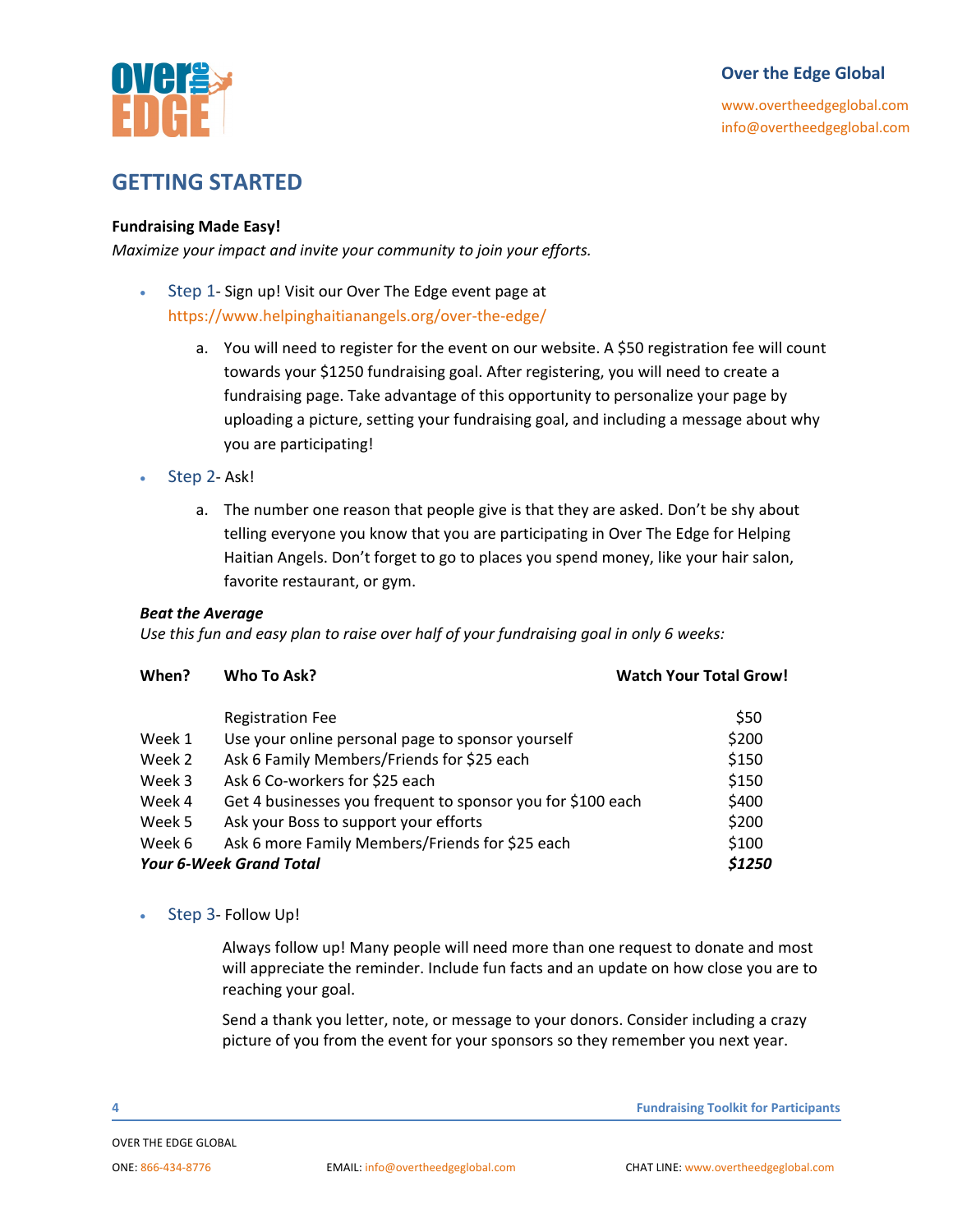

[www.overtheedgeglobal.com](http://www.overtheedgeglobal.com/) info@overtheedgeglobal.com

• Step 4- Reach your goal? Keep going!

Raise…

- **\$1250** Receive 1 Rappel spot, Rooftop photo, T-shirt and Swag Bag
- **\$1800** All the \$1250 level benefits plus rappel to your song of choice
- **\$3500** All the \$1800 level benefits plus you'll be entered to win a two-night stay at The Greenbrier Resort located in White Sulphur Springs, WV
- **Top Fundraiser** You are HHA's true VIP! Receive all the incentives from the prior levels plus a two-night stay at the Hyatt Regency Tysons Corner Center during the event; dinner for two at Randy's Prime Seafood and Steak; and special recognition during Friday Night's Kick-Off Reception
- Step 5- Have Fun! You've worked extremely hard to reach or surpass your goal. Get a group of family and friends together to watch you go Over The Edge. Take time to enjoy the view and remember the good work you did for kids in Haiti. Remember to post a photo after your event to your social media accounts to show your supporters that YOU DID IT!



**Fundraising Toolkit for Participants 5**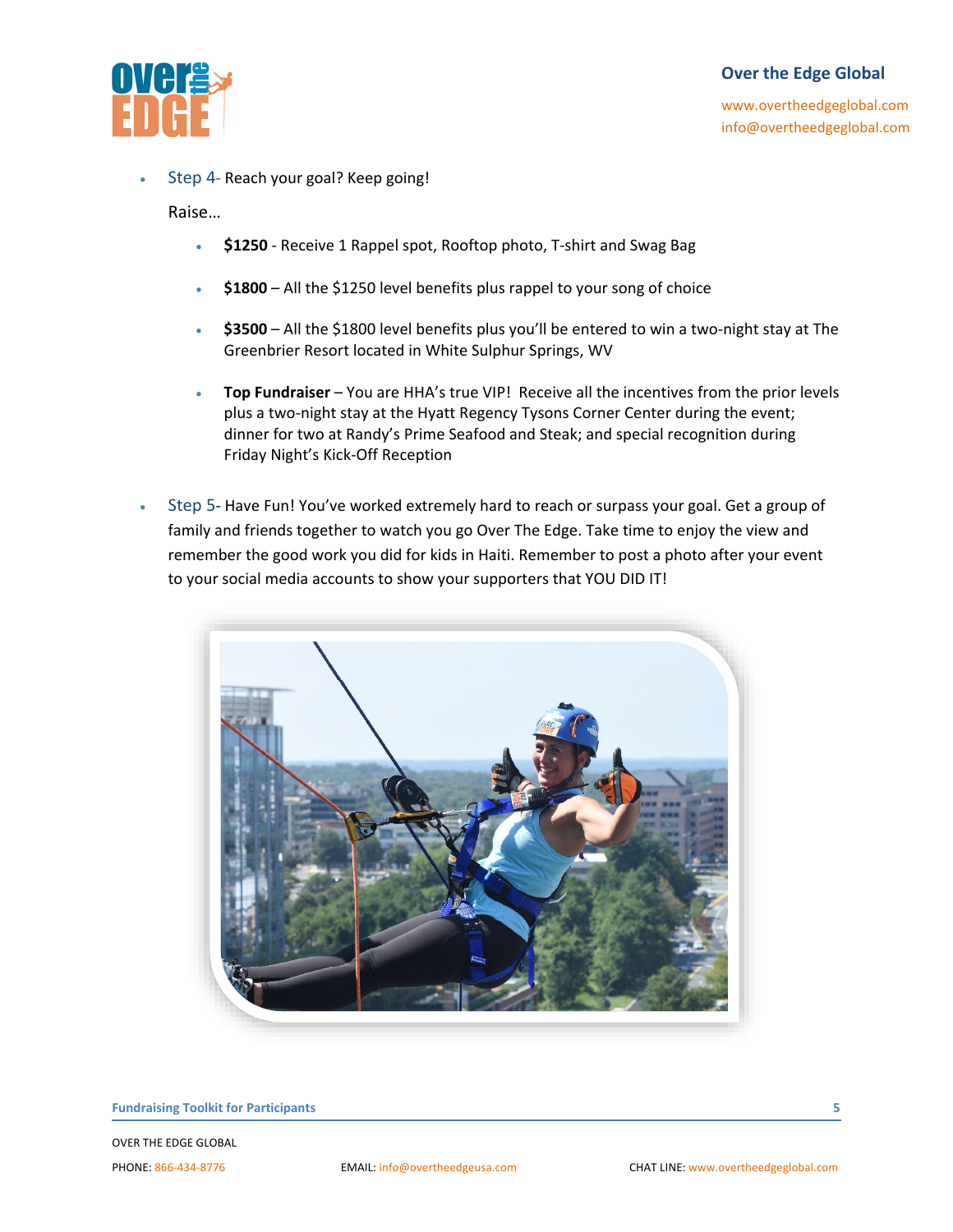

Make sure you're able to talk about our mission in terms of how the funds you ask for will make a difference. People give because they are asked, because they care, and because the person that is asking is passionate about the cause.

**Know your Facts!**

[www.overtheedgeglobal.com](http://www.overtheedgeglobal.com/) info@overtheedgeglobal.com

### **HOW TO RAISE \$1200**

You've registered to go Over The Edge, you have the date circled on your calendar, now what? Start fundraising today! Before you know it, you will have your \$1200 raised and be on your way to the top!

#### **Best Practices**

#### **1. Start Early!**

- a. Although it may seem like you have all the time in the world to fundraise, this event will be here sooner than you think! The sooner you start fundraising, the more money you will raise for HHA and the sooner you will reach your goal.
- b. Remember, as soon as you reach your goal, you will be able to choose your fundraising time and officially make it onto the event schedule!

#### **2. Create an Email Schedule!**

- a. It is easy to be super keen when you start your fundraising journey but lose steam a couple of weeks in.
- b. To make sure you are reaching out to your potential donors consistently, create an email schedule with specific dates and diverse content.
- c. This ensures that you will be switching up your messaging, so your potential donors are not receiving the same ask over and over again. Keep it interesting.
- d. Suggested topics for your emails;
	- i. Ask HHA to provide mission-related blurbs to add to your emails. This keeps your potential donors updated on WHY you are doing this and how it is helping.
	- ii. Include updates on where you are in the fundraising process and how much more you need to reach your goal.
	- iii. Include pictures and videos from Over The Edge just ask us for them!

#### **3. Get Help From Your Support System!**

- a. If your friends and colleagues are not able to donate, that's OK! There is lots they can do to help you reach your goal;
- b. Ask them to share your personal fundraising page on their social media forums
- c. Provide them with "info cards" about the event that include your fundraising website and ask that they distribute it to their network.
- d. Ask them to reach out to the people in their lives that may have a connection to the mission and would consider donating.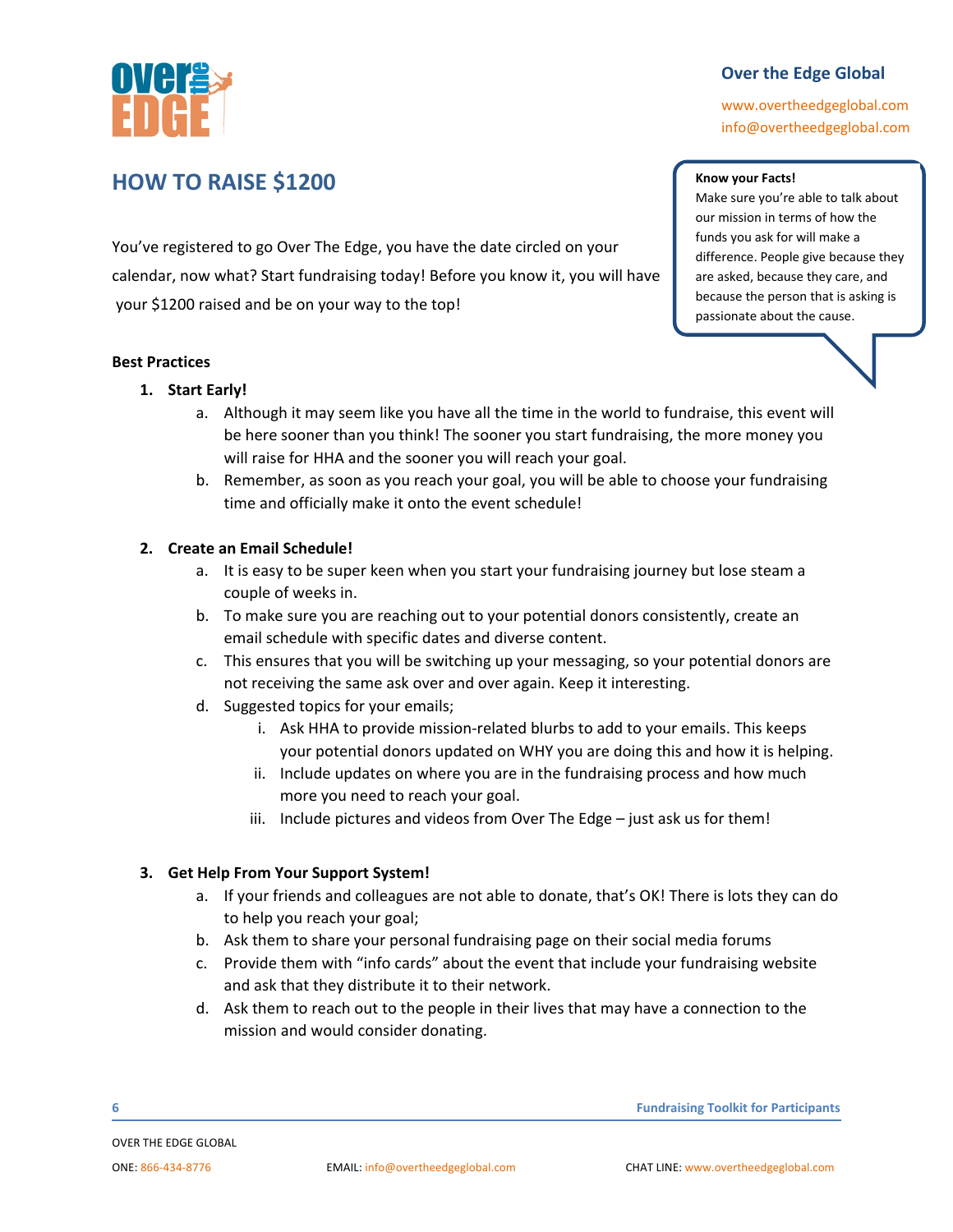

[www.overtheedgeglobal.com](http://www.overtheedgeglobal.com/) info@overtheedgeglobal.com

#### **4. Make a Video!**

- a. Instead of writing post after post on your social media forums, consider switching it up! Make a video detailing what you are doing and why you are doing it;
- b. Most viewers will watch a video before they read a post.
- c. It is easier to communicate the mission of the non-profit profit you are supporting when speaking about it – the video makes it more personal.

#### **5. Use Your Community Connections!**

- a. Get something donated from a business in your community (gift certificate, swag bag, service, etc.)
- b. Create a raise-athon week!
- c. In your email and on social media use wording like this "Everyone who donates to me this week, will go in a drawing to win \_
- d. At the end of the week, get someone to take a video of you drawing a name, and post it! That person wins something, and you've made some extra money!

Add the event logo to your e-mail signature. You can also include a hyper-link to your personal fundraising website and encourage everyone to visit it and support your efforts.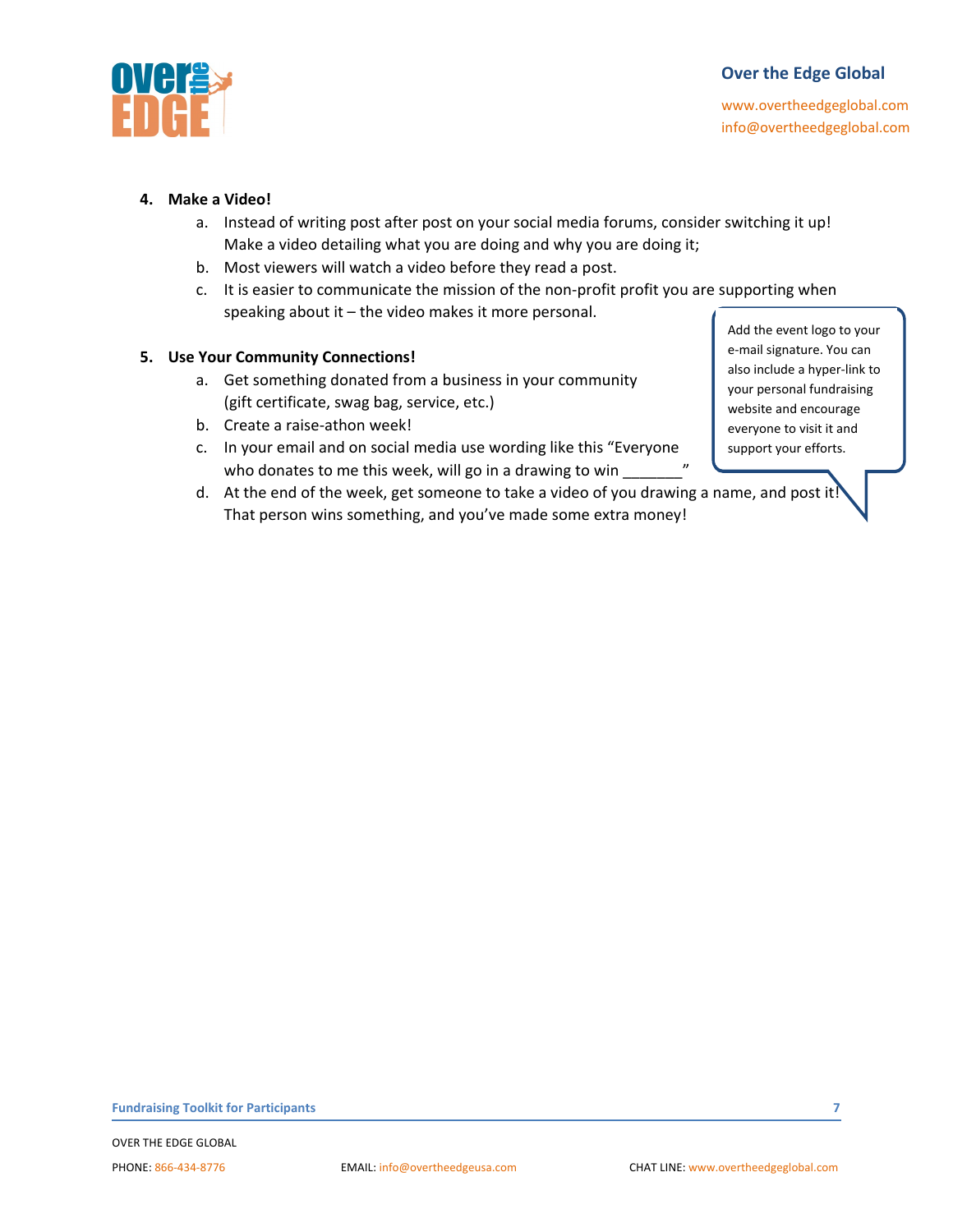

[www.overtheedgeglobal.com](http://www.overtheedgeglobal.com/) info@overtheedgeglobal.com

## **Fundraising Inspiration**

- Floor sponsors and donations
	- o Divide the number of floors into your minimum amount raised
	- o \$1250/14 floors, \$90 pledge per floor
- Foot sponsors
	- o Same as floors, except using the height of the building in feet
	- o \$1250/200 feet, \$7 per foot
- Corporate matching
	- o Many companies will match charitable contributions their employees make. See if your company will match your donations or the total funds you raise. If they only match employee giving, get as many of your co-workers to give as possible.
- Corporate donations
	- o Don't forget you can ask area businesses to support you.
- Office campaigns
	- o You can put together some mini fundraisers to benefit your cause
	- o Bake sale sell cookies at your desk.
	- o BBQ fundraiser (charge for lunch or ask for donations)
	- o Baskets keep a donation plate on your desk or in a common area
	- $\circ$  Challenge: have a peer in another department go Over The Edge with you and see who can raise the most money, or whoever raises the most must go Over The Edge. For execs, challenge other departments or challenge an exec from another company!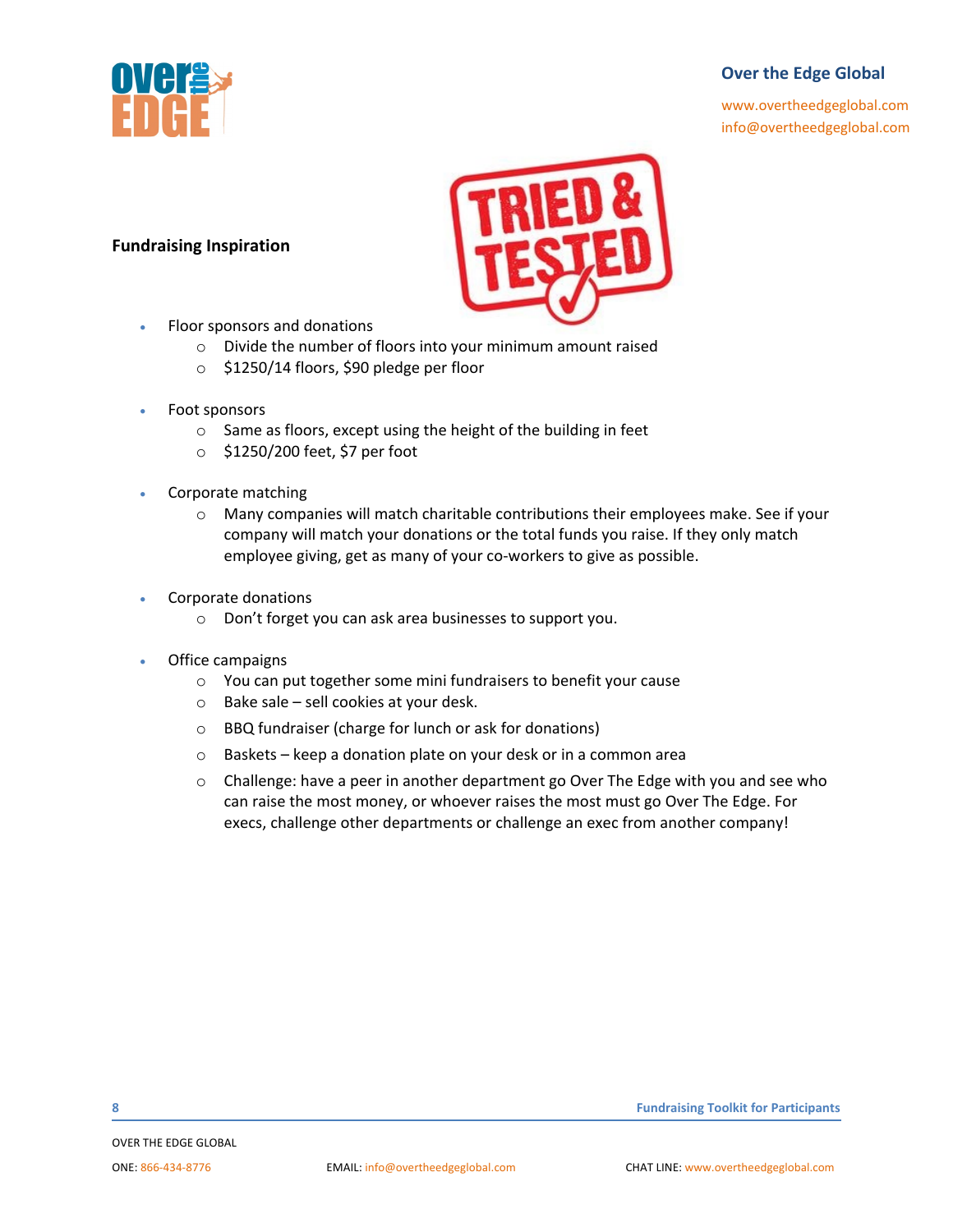

[www.overtheedgeglobal.com](http://www.overtheedgeglobal.com/) info@overtheedgeglobal.com

### **FUNDRAISERS**

Fundraisers are really just excuses to have a party! Think of something that you and your friends and/or family like to do and make it a benefit to help you get to go Over The Edge in August.

#### **Key Elements**

Start planning early

- Promote your event
- Use social media and e-vites to spread the word quickly and cheaply
- Be sure to send out reminders as your event approaches
- Tell each guest to bring another friend or two
- Decide if you'll be charging a flat rate or simply asking for a suggested donation
- Include a silent auction or raffle to increase donations at your event
- Pass around a jar at the event and ask people to donate their change

#### **Don't know what to plan??**

We've included some great ideas for you below. Not everything on this list will appeal to you. Pick something that sounds like fun and start planning! If you need help on how to plan a great fundraiser, let us know. We are here to help!

- Babysitting by Donation Bachelor/Bachelorette Auction Bake Sale
- **BBQ Cook Off**
- Clothing Swap Night
- Be a Designated Driver- Ask for donations
- Benefit Concert Bingo Night
- Board Game Tournament Bowling Tournament
- Car Wash Chili/Spaghetti Cook Off
- Craft Show Dinner Party
- Dodgeball Tournament Dog Wash
- Garage Sale Holiday Bizarre Karaoke Night
- Kick Ball Tournament Movie Night
- Pancake Breakfast Pet Sitting
- Pizza Party
- Poker Tournament Raffle
- Scrapbook Party
- Sell Something on Ebay Silent Auction
- Snack Basket at Work Softball Tournament Trivia Party
- Volleyball Tournament Wine & Cheese Party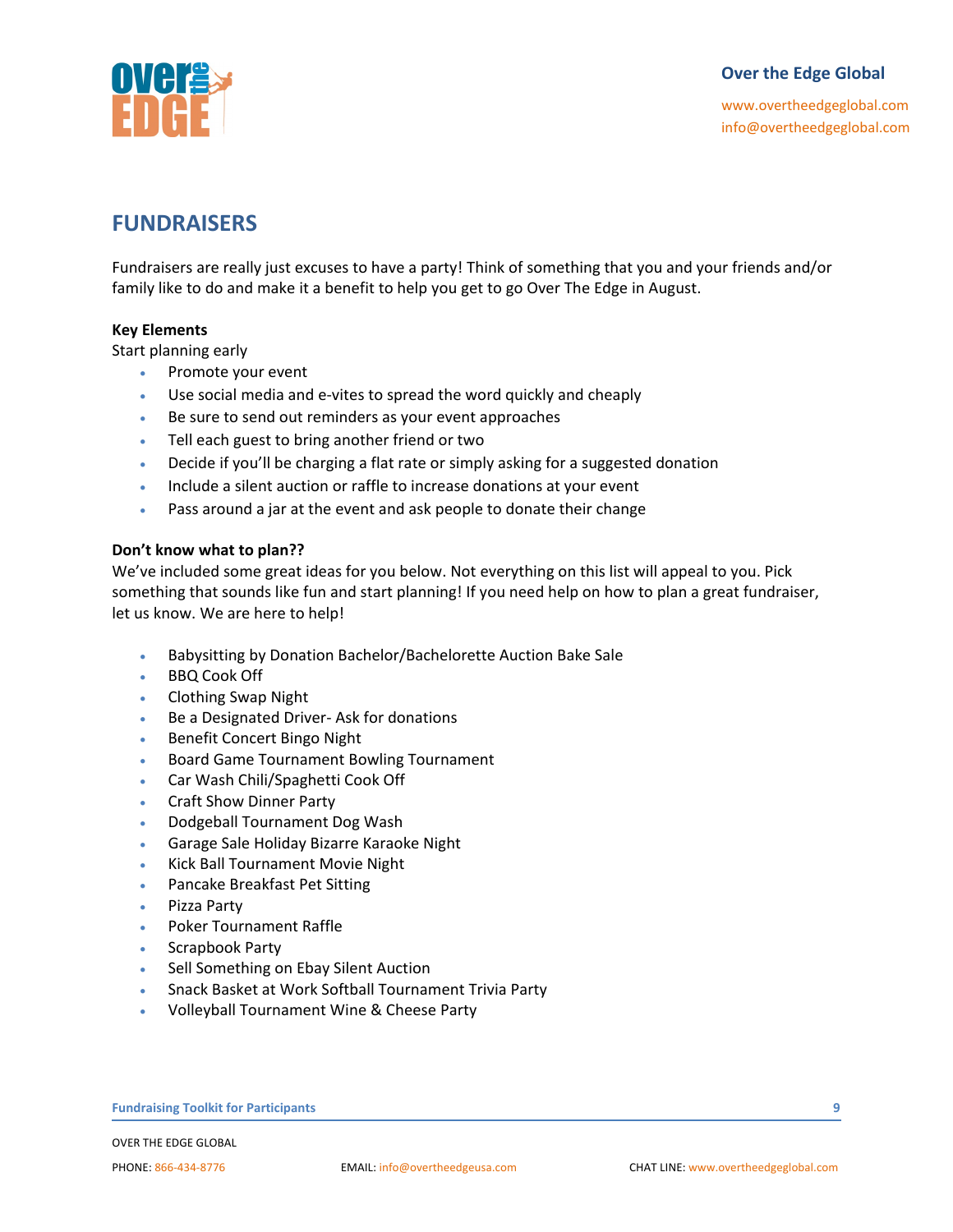

[www.overtheedgeglobal.com](http://www.overtheedgeglobal.com/) info@overtheedgeglobal.com

### **FUNDRAISING WORKSHEET**

Use this form to make a list of all possible donors to your fundraising effort. Once you have listed everyone you can think of and assigned an "ask" amount to each one, start fundraising and keep track!

| <b>Donor Name</b>         | <b>Relationship to Me</b> | <b>Ask Amount</b> | Received? |
|---------------------------|---------------------------|-------------------|-----------|
| 1.                        |                           |                   |           |
| 2.                        |                           |                   |           |
| $\overline{\mathbf{3}}$ . |                           |                   |           |
| 4.                        |                           |                   |           |
| 5.                        |                           |                   |           |
| $\overline{6}$ .          |                           |                   |           |
| $\overline{7}$ .          |                           |                   |           |
| 8.                        |                           |                   |           |
| 9.                        |                           |                   |           |
| 10.                       |                           |                   |           |
| 11.                       |                           |                   |           |
| 12.                       |                           |                   |           |
| 13.                       |                           |                   |           |
| 14.                       |                           |                   |           |
| 15.                       |                           |                   |           |
| $\overline{16}$ .         |                           |                   |           |
| $\overline{17}$ .         |                           |                   |           |
| 18.                       |                           |                   |           |
| 19.                       |                           |                   |           |
| 20.                       |                           |                   |           |

**10 Fundraising Toolkit for Participants**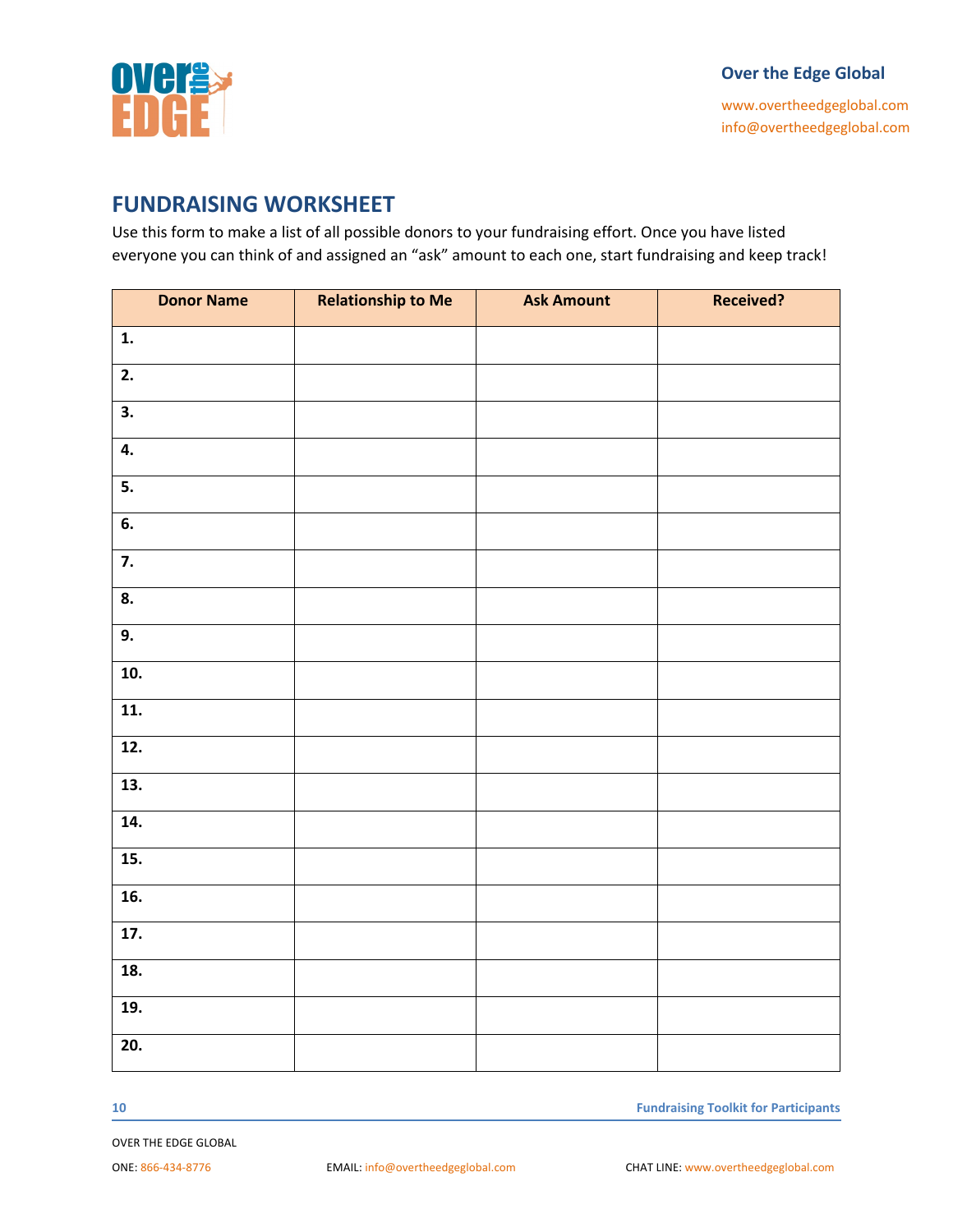



[www.overtheedgeglobal.com](http://www.overtheedgeglobal.com/) info@overtheedgeglobal.com

#### **Fundraising Letter Template:**

Hello Family and Friends,

I have signed up to do something that many of you may think is crazy. I have joined Over The Edge in support of Helping Haitian Angels (HHA). Over The Edge is much like it sounds. I will stand on the roof of the Hyatt Regency Tysons Corner Center in Tysons Corner and step over the edge and rappel 200 feet to the ground! I'm not making this up…check out the event website. www.helpinghaitianangels.org/over-the-edge

I am not asking you to rappel the building with me, but I will need your support to get to the top. I am not only pledging to go Over The Edge, but I am also committing to raise \$1250 for HHA. Since 2008, HHA has been providing for the complete care of orphaned and abandoned children at the Kay Anj d'Ayiti (Angel House of Haiti) in Dekle, Haiti. When the circumstances these children were born into did not provide them a future, HHA did. HHA loves, honors, and raises future leaders who will promote a more just society in Haiti through programs that equip Haitians to become the authors of their own development.

How can you help? By making a 100% tax deductible donation to my website here: (insert your website)

You may also send checks or money orders made out to Helping Haitian Angels:

ATTN: OTE – (insert your name here) Helping Haitian Angels P.O. Box 692 Haymarket, VA 20169

Please help me support the great work that Helping Haitian Angels is doing. I promise to climb down a building in return!

Thank you for supporting Helping Haitian Angels and helping me to go OVER THE EDGE.

Sincerely,

(Your name here)

OVER THE EDGE GLOBAL